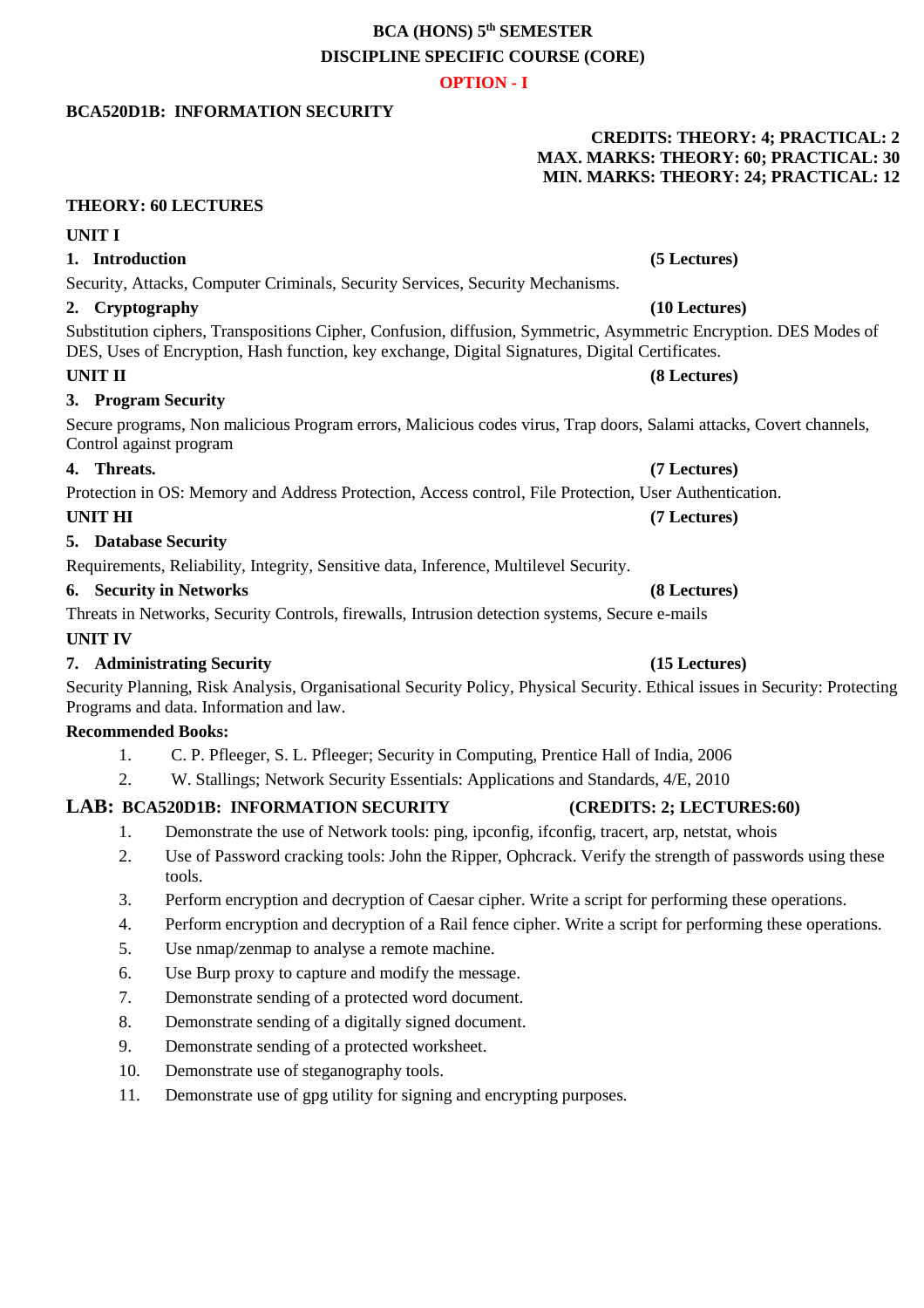### **BCA (HONS) 5 th SEMESTER DISCIPLINE SPECIFIC COURSE (CORE) OPTION - II**

### **BCA521C2: PROGRAMMING IN JAVA**

### **THEORY: 60 LECTURES**

## **UNIT-I**

## **1. Introduction to Java (6 Lectures)**

Java Architecture and Features, Understanding the semantic and syntax differences between C<sup>++</sup> and Java, Compiling and Executing a Java Program, Variables, Constants, Keywords Data Types, Operators (Arithmetic, Logical and Bitwise) and Expressions, Comments, Doing Basic Program Output, Decision Making Constructs (conditional statements and loops) and Nesting, Java Methods (Defining, Scope, Passing and Returning Arguments, Type Conversion and Type and Checking, Built-in Java Class Methods),

## **2. Arrays and Strings (9 Lectures)**

Creating & Using Arrays (One Dimension and Multi-dimensional), Referencing Arrays Dynamically, Java Strings: The Java String class, Creating & Using String Objects,

Manipulating Strings, String Immutability & Equality, Passing Strings To& From Methods, String Buffer Classes.

## **UNIT-H**

## **3. Object-Oriented Programming (10 Lectures)**

Principles of Object-Oriented Programming, Defining & Using Classes, Controlling Access to Class Members, Class Constructors, Method Overloading, Class Variables & Methods, Objects as parameters, final classes, Object class, Garbage Collection.

## **4. I/O (5 Lectures)**

Simple I/O using System. Out and the Scanner class, Byte and Character streams,

Reading/Writing from console and files.

## **UNIT-HI**

## **5. Inheritance, Interfaces, Packages, Enumerations, Autoboxing and Metadata (15 lectures)**

Inheritance: (Single Level and Multilevel, Method Overriding, Dynamic Method Dispatch, Abstract Classes), Interfaces and Packages, Extending interfaces and packages, Package and Class Visibility, Using Standard Java Packages (util, lang, io, net), Wrapper Classes, Autoboxing/Unboxing, Enumerations and Metadata.

## **UNIT-IV**

# **6. Exception Handling, Threading, Networking and Database Connectivity (15 Lectures)**

Exception types, uncaught exceptions, throw, built-in exceptions, Creating your own exceptions; Multi-threading: The Thread class and Runnable interface, creating single and multiple threads, Thread prioritization, synchronization and communication, suspending/resuming threads. Using java.net package, Overview of TCP/IP and Datagram programming. Accessing and manipulating databases using JDBC.

## **Reference Books**

- 1. Ken Arnold, James Gosling, David Homes, "The Java Programming Language", 4th Edition, 2005.
- 2. James Gosling, Bill Joy, Guy L Steele Jr, Gilad Bracha, Alex Buckley"The Java Language Specification, Java SE 8 Edition (Java Series)", Published by Addison Wesley, 2014.
- 3. Joshua Bloch, "Effective Java" 2nd Edition,Publisher: Addison-Wesley, 2008.
- 4. Cay S. Horstmann, GaryComell, "Core Java 2 Volume 1,9th Edition,Printice Hall.2012
- 5. Cay S. Horstmann, Gary Cornell, "Core Java 2 Volume 2 Advanced Features)", 9th Edition, Printice Hall.2013
- 6. Bruce Eckel, "Thinking in Java", 3rd Edition, PHI, 2002.
- 7. E. Balaguruswamy, "Programming with Java", 4th Edition, McGraw Hill.2009.
- 8. Paul Deitel, Harvey Deitel, "Java: How to Program", 10th Edition, Prentice Hall, 2011.
- 9. "Head First Java", Orielly Media Inc. 2nd Edition, 2005.
- 10. David J. Eck, "Introduction to Programming Using Java", Published by CreateSpace Independent Publishing Platform, 2009.
- 11. John R. Hubbard, "Programming with JAVA", Schaum's Series, 2nd Edition, 2004.

# **MAX. MARKS: THEORY: 60; TUTORIAL: 30 MIN. MARKS: THEORY: 24; TUTORIAL: 12**

**CREDITS: THEORY: 4; TUTORIAL: 2**